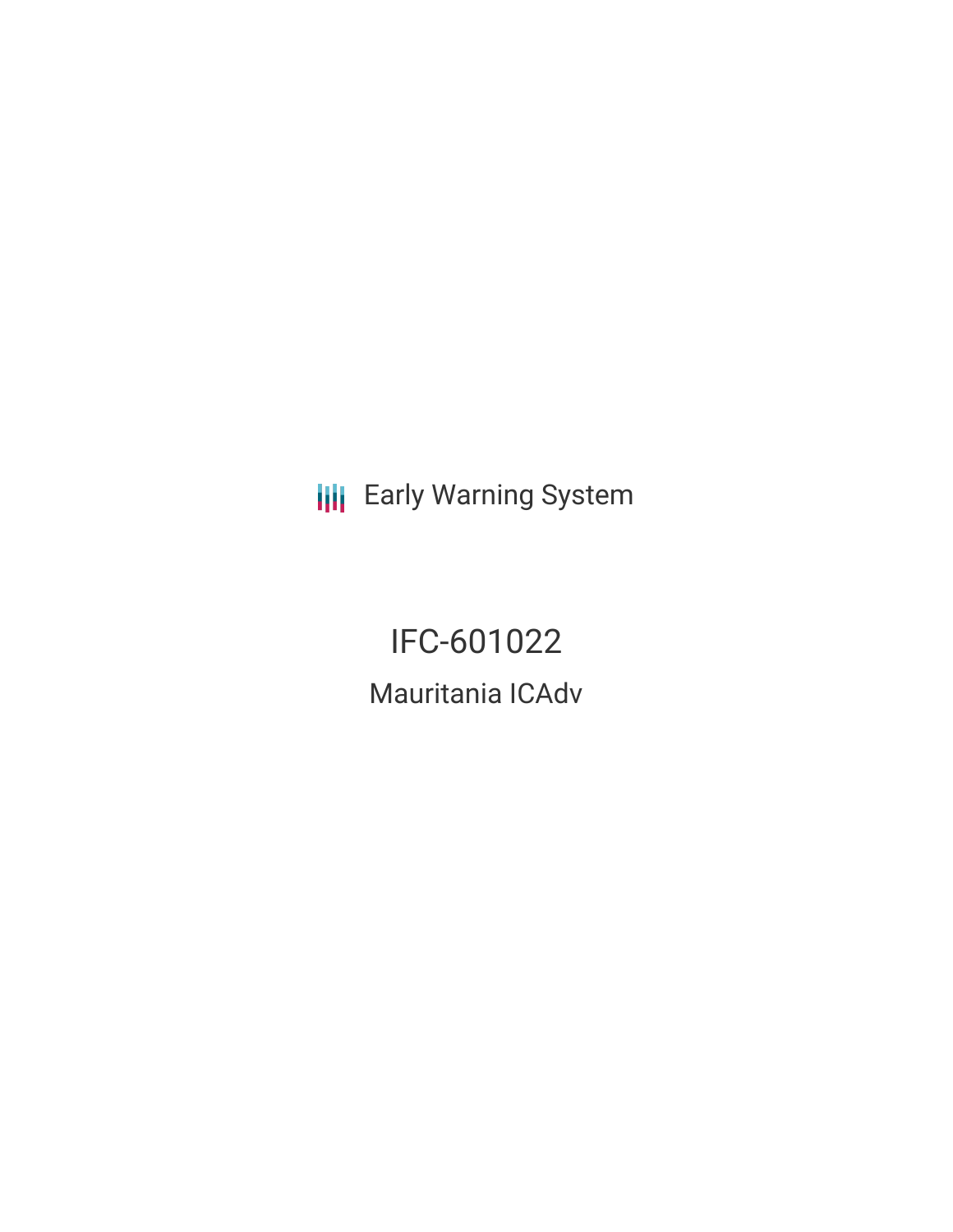

# **Quick Facts**

| <b>Countries</b>              | Mauritania                              |
|-------------------------------|-----------------------------------------|
| <b>Financial Institutions</b> | International Finance Corporation (IFC) |
| <b>Status</b>                 | Active                                  |
| <b>Bank Risk Rating</b>       | U                                       |
| <b>Voting Date</b>            | 2017-10-16                              |
| <b>Borrower</b>               | Ministry of Economy and Finance (MEF)   |
| <b>Sectors</b>                | Finance                                 |
| <b>Investment Type(s)</b>     | <b>Advisory Services</b>                |
| <b>Project Cost (USD)</b>     | $$1.50$ million                         |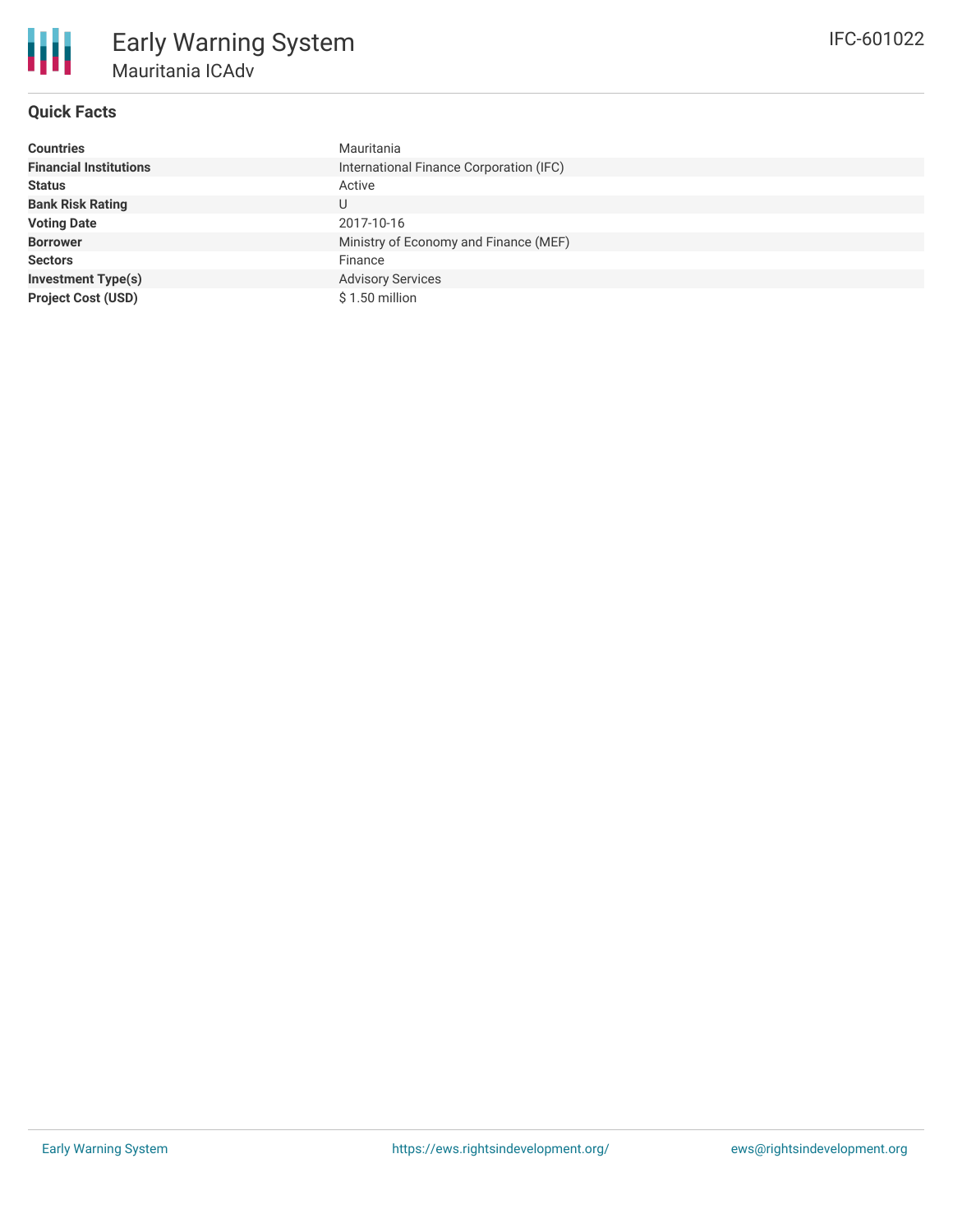

### **Project Description**

The project will be built around two pillars. Pillar 1 will seek to improve the business environment to spur competitiveness. Pillar 2 focuses on fostering MSME development and entrepreneurship.

The key counterparts for this program are the Ministry of Economy and Finance (MEF), the Ministry of Justice, the National-level DB Steering Committee and its technical working groups that bring together all key ministries, departments and agencies involved in designing and implementing investment climate reforms. Other counterparts include the Port of Nouakchott, the CIMAM (Mauritania?s International Arbitration and Mediation Center), JCCM (Jeune Chambre de Commerce de Mauritanie, a business association), Chambre de Commerce et d?Industrie, Universit? de Nouakchott, local and international investors, and other major players of the innovation field.

#### Pillar 1: Improving business environment to spur competitiveness

Under this Pillar, the project will address selected core constraints to the business environment. It is targeting the foundations of the investment climate in (a) reforming the property rights regime, a leading constraint for private investment in the country, and (b) strengthening the dysfunctional commercial justice system, improving in particular the quality of judicial processes, as measured by DB. The third activity under this pillar aims to improve (c) the efficiency of cross-border trade procedures. This component is key to improving the competitiveness of exports (which will complement the work underway on fisheries under the WB Nouadhibou Eco-Seafood Cluster Project). It also matters in terms of lowering the costs of imports, which play a significant role in the costs structure of Mauritanian firms.

Component 1.a: Consolidation and modernization of the property rights regime Component 1.b: Strengthening commercial justice Component 1.c: Simplifying procedures to cross-border trade

Pillar 2: Foster entrepreneurship and inclusion

The development in the short, medium and longer term of a more dynamic and entrepreneurial private sector characterized by the creation of startups on a continual basis and improvement of productivity levels of existing ones would help to provide alternative sources of employment and support economic diversification. The objective of this pillar is therefore to facilitate the growth of MSMES and entrepreneurship in the country, with a special focus on youth and women. This will be achieved through a two-pronged approach: (a) support to inclusive MSMES and entrepreneurship development; (b) fostering public-private dialogue on key private sector issues and raising awareness and understanding of entrepreneurship and inclusion of women and youth in businesses. This project is developed in parallel with the innovation and entrepreneurship work under the T&C Launchpad Initiative.

Component 2.a: support to inclusive MSMEs and entrepreneurship development. Component 2.b: Fostering public-private dialogue and inclusion of youth and women.

The project will also coordinate with Mauritania's main financial and technical partners to ensure there is no overlap in planned activities. The World Bank office in Mauritania is part of a multi-donor group involved in discussions with the government and other partners (including NGOs) on land reform.

The project plans to provide substantial on-the-ground support for its effective implementation.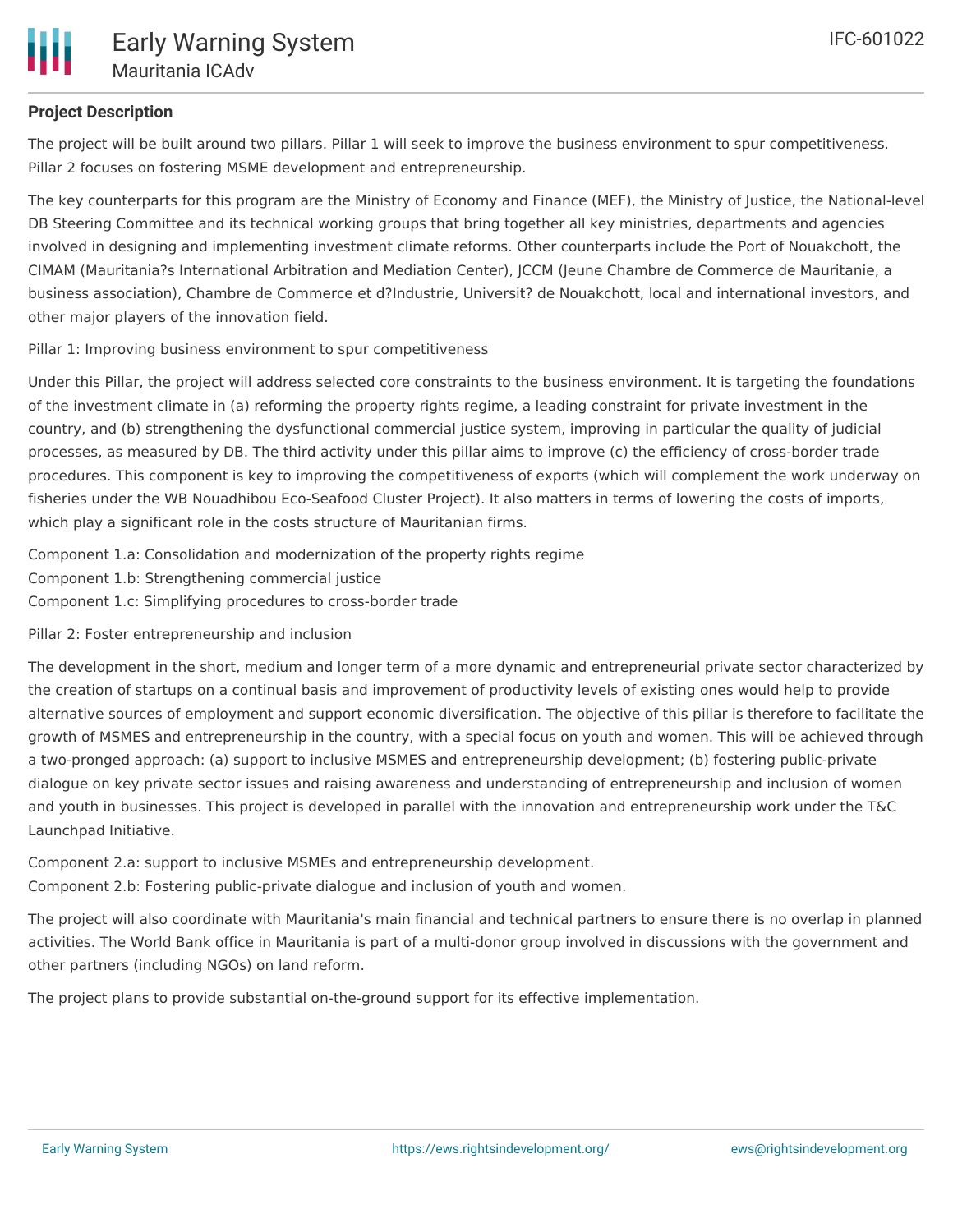### **Investment Description**

• International Finance Corporation (IFC)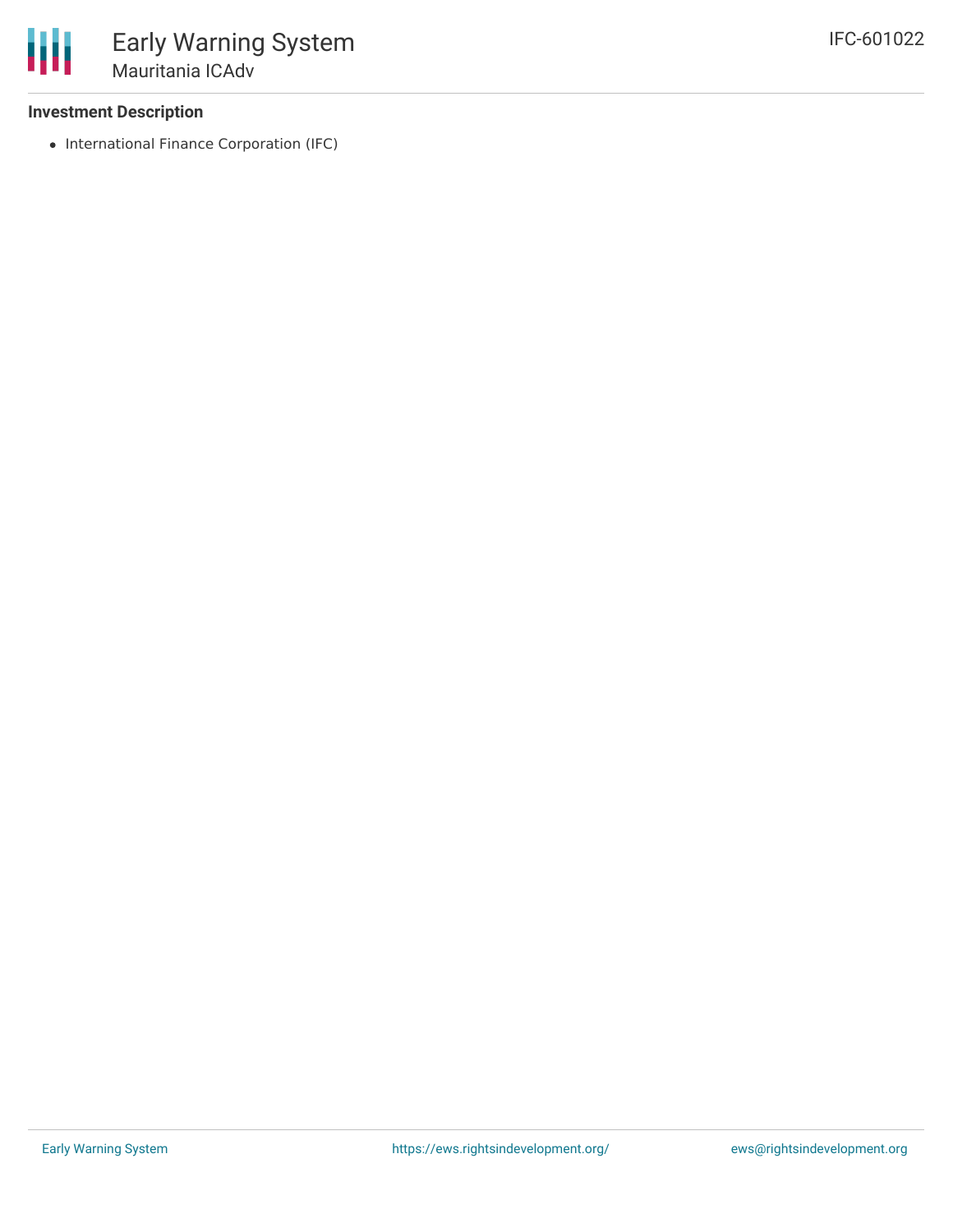## **Contact Information**

No contact information provided at the time of disclosure.

ACCOUNTABILITY MECHANISM OF IFC

The Compliance Advisor Ombudsman (CAO) is the independent complaint mechanism and fact-finding body for people who believe they are likely to be, or have been, adversely affected by an IFC or MIGA- financed project. If you submit a complaint to the CAO, they may assist you in resolving a dispute with the company and/or investigate to assess whether the IFC is following its own policies and procedures for preventing harm to people or the environment. If you want to submit a complaint electronically, you can email the CAO at CAO@worldbankgroup.org. You can learn more about the CAO and how to file a complaint at http://www.cao-ombudsman.org/